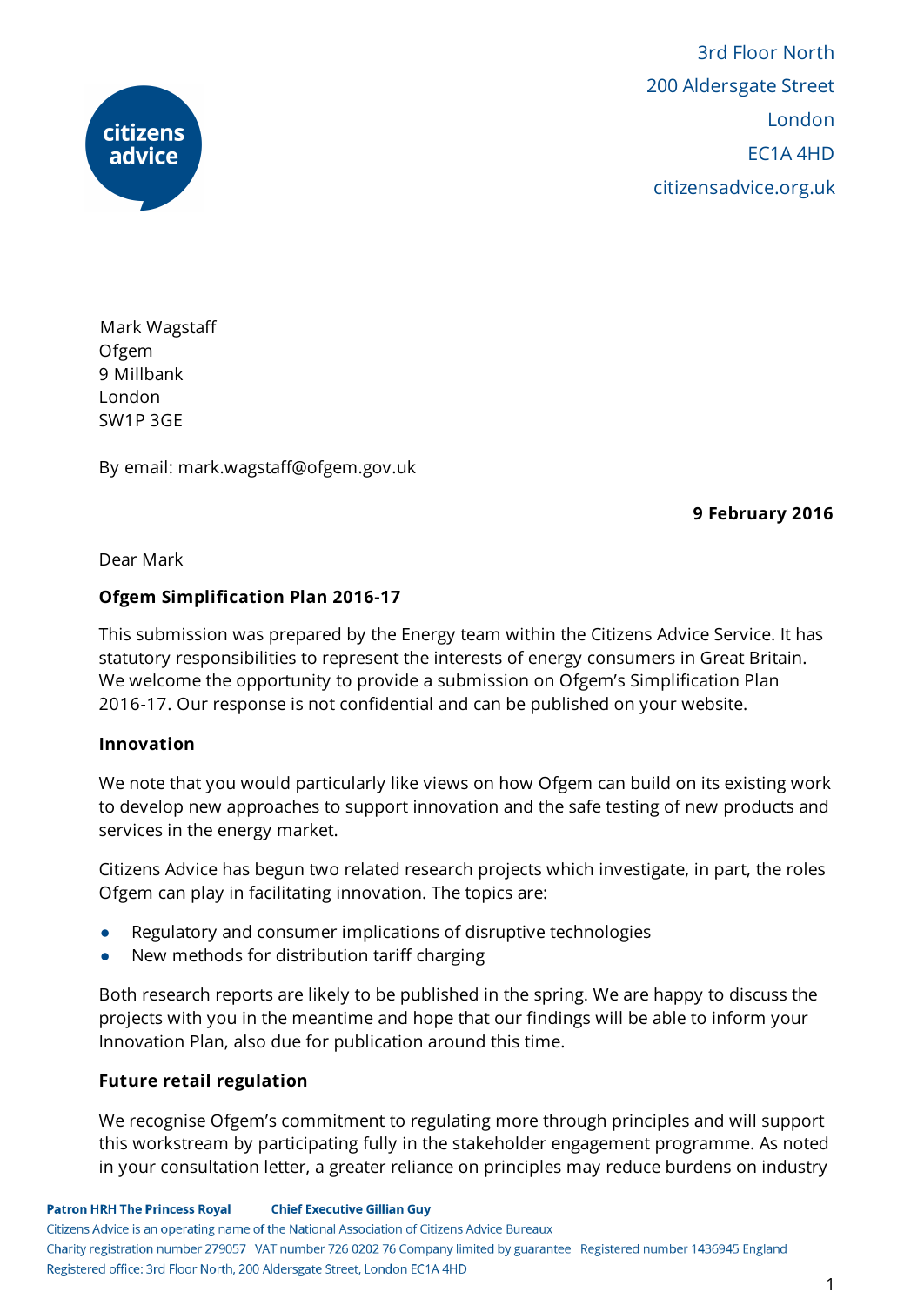and could allow Ofgem to regulate an increasingly diverse market more effectively, allowing space for businesses to innovate. However, it is crucial that the new regime also delivers better consumer outcomes and more effective consumer protections. Throughout our involvement, we will advocate consumer protection as an essential consideration that should remain at the forefront of the programme of work.

In terms of burdens reduction, the regulator has made clear that they do not intend a principles-based regime to be 'light touch'. In what sense, then, does it reduce regulatory burdens on industry? Whilst stripping out prescriptive rules from the supply license reduces time spent box-ticking, it should also introduce an onus on suppliers to think more carefully about and demonstrate due regard to consumer outcomes. Striking the correct balance between flexibility, to support the aims of principle-based regulation, whilst providing sufficient structure to ensure the protection of consumers may be difficult. We are therefore cautious about the role that principles-based regulation has to play in the burdens reduction agenda.

We will provide detailed views on current proposals in our consultation response, but take this opportunity to outline some concerns and suggestions that apply more widely.

The move to principles-based regulation will require a much greater emphasis on compliance monitoring, in order to ensure that any changes on the ground are in the consumer's interest and, if not, to support strong enforcement action. We are concerned that this need for increased monitoring capacity may be in direct conflict with Ofgem's reduced budget for 2016-17 and onwards through to 2020. We gather that Ofgem is looking to achieve a proportionate, risk-based approach to compliance, in order to regulate efficiently and effectively. Nevertheless, we are concerned about whether it will be possible to commit sufficient resource to these activities, which are inherently resource-intensive.

We reiterate our recommendation made in previous years' submissions that there may be value in the regulator maintaining and publishing a risk register. This would sit well with Ofgem's desire to become more transparent in its compliance monitoring activities. For example, if the regulator goes ahead with proposed plans to remove the prescriptive rules around supplier sales activity, this area might be viewed as high risk and could thus warrant transparent and comprehensive public monitoring. The introduction of a risk register could also facilitate cost savings further down the regulatory path by enabling a more targeted, efficient monitoring regime.

We would also like to draw Ofgem's attention to a piece of work we are undertaking to improve the collection and use of energy data collected across the Citizens Advice service. We have commissioned independent research in order to understand the existing barriers to best using our data, how we may overcome these, and which strengths we can build on. The research will include an analysis of our approach to sharing information internally as well as with our key stakeholders. We look forward to hearing Ofgem's thoughts on how our data can inform their enhanced compliance activities in a principles-based regime. In order to achieve a proportionate, risk-based approach to compliance, Ofgem will need to have a clear idea of which data is most valuable to it at any point in time and a consistent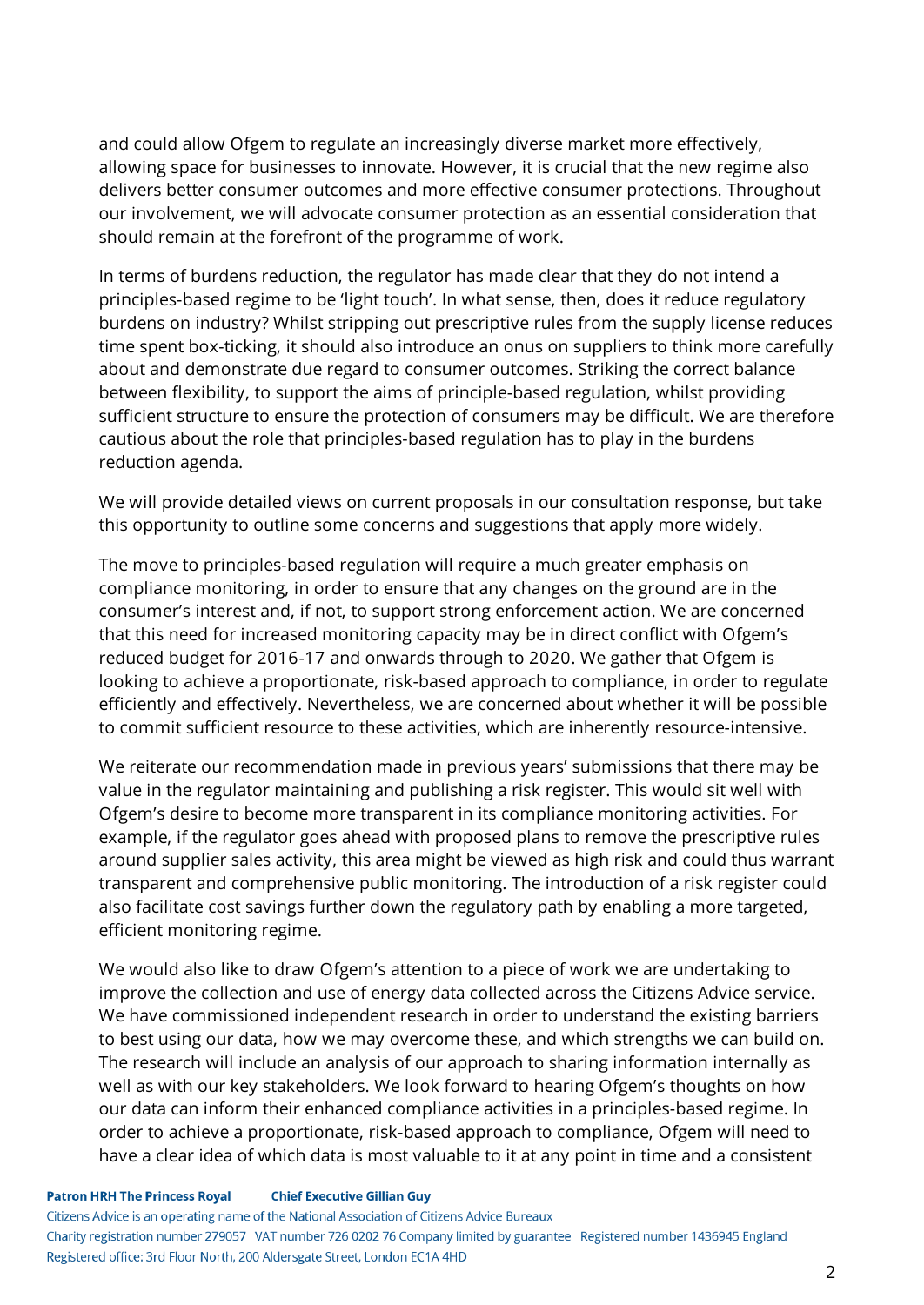way of communicating this with us. This will enable us to prioritise our own work more effectively and avoid sending information that is not needed or not used.

## Third party intermediaries

It is crucial that Ofgem's work on Third Party Intermediaries (TPIs) reflects the increasing reality of pan-market TPIs. As we have said in previous years, we believe that this work stream would benefit significantly if Ofgem discussed key issues with other regulators and tried to see if, together, they could develop solutions across different markets. This could be a principles-based approach in line with Ofgem's new approach to regulation more generally.

We are thus pleased that Ofgem is working with other regulators, through UKRN, to ensure there is a joined approach to the regulation and accreditation of TPIs operating in different sectors. The UKRN could be a useful starting platform to explore ways of increasing consumer awareness and understanding of the benefits of using an accredited TPI. As part of this, we would advocate the development of a more recognisable 'kitemark' to be used across different sectors.

On another note, an obvious simplification in energy market TPI policy would be to have one master TPI Code of Practice (administered by Ofgem) for both domestic and non-domestic markets, with some elements removed for the latter. This would be more efficient than having two separate Codes with their associated processes and monitoring work.

# Behavioural insights

Behavioural insights are increasingly being used to inform regulatory discussions and ensure that changes to regulation reflect the ways consumers actually behave, rather than how they claim to behave. This ultimately yields more effective regulation, particularly in terms of delivering better consumer outcomes. It is particularly crucial to take these insights on board at a time when the regulatory framework is changing so rapidly and drastically. Against this backdrop, we are pleased that Ofgem is considering how such insights can be used to inform its work on simplifying energy bills, and that the CMA has taken an interest in the area as part of its Energy Market Investigation.

For our part, Citizens Advice is currently undertaking a study into how behavioural insights could be used to encourage more consumers to participate in the energy market. When it comes to switching, we believe that behavioural insights have not up to now been applied in a consistent way to increase activity. This was borne out by our previous research into the consumer hierarchy of priorities, which established that consumers place energy relatively low on their list of things to shop around for, and that the mass of information available when switching actually acts as a block on our ability to make good decisions. 1 Our ongoing project seeks to tackle these issues by testing consumer messaging intended to transform the way people think about and engage with the energy market. The project is

**Patron HRH The Princess Royal Chief Executive Gillian Guy** Citizens Advice is an operating name of the National Association of Citizens Advice Bureaux Charity registration number 279057 VAT number 726 0202 76 Company limited by guarantee Registered number 1436945 England Registered office: 3rd Floor North, 200 Aldersgate Street, London EC1A 4HD

<sup>1</sup> goo.gl/Gjc8Z5